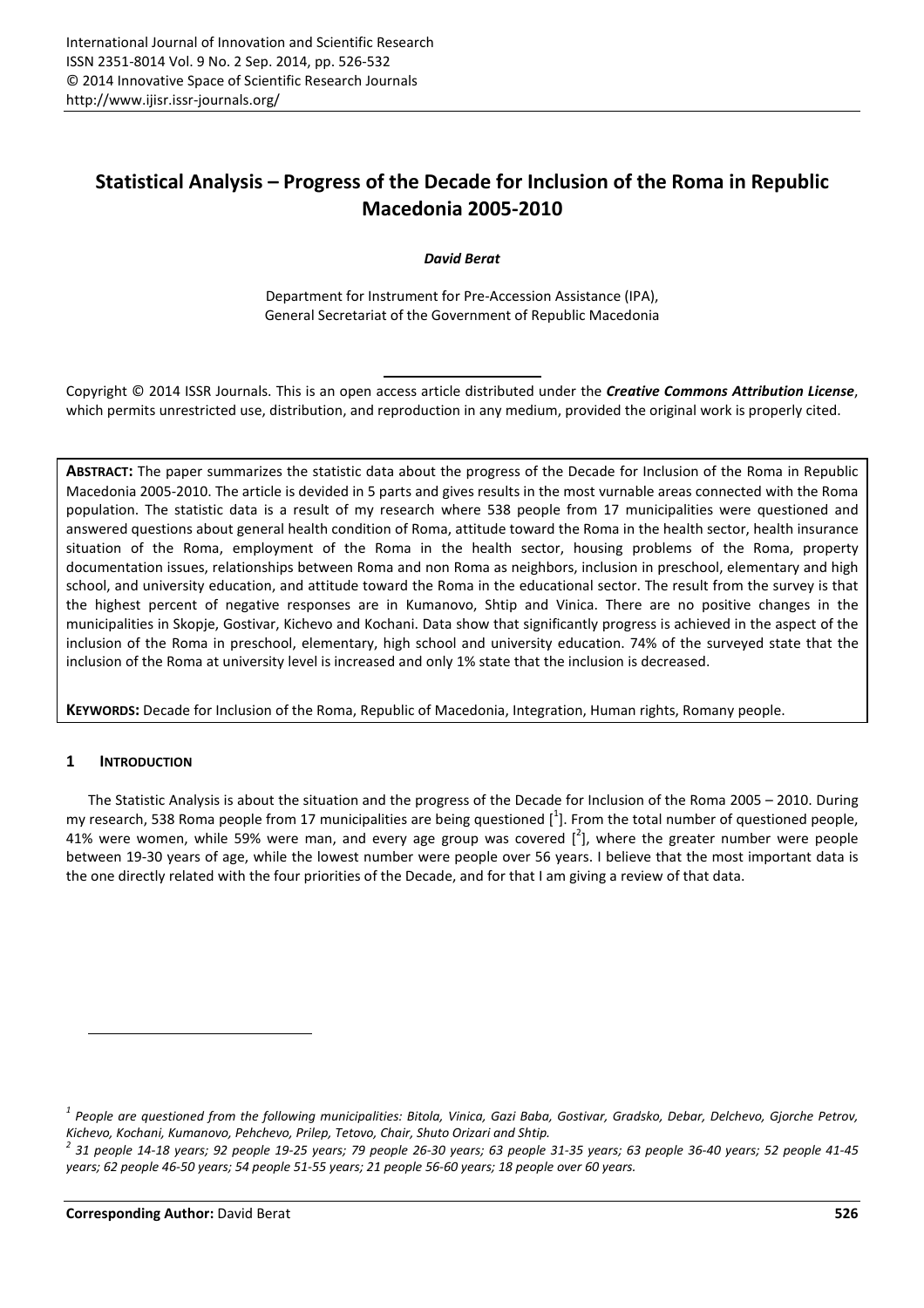

## *Fig. 1. General Health Situation of Roma*

The greater number of the surveyed persons state that the health condition of the Roma is worse while more then 1/3 state that the situation is the same as 5 years ago. 85% of surveyed indicate the need for intensified activities for improvement of the general health condition of the Romany community. The highest percent of negative responses are in Kumanovo, Shtip and Vinica, while some improvement is stated in Prilep. There are no positive changes in the municipalities in Skopje, Gostivar, Kichevo and Kochani. Highest percent of negative responses are given by female respondents, while pointing out the need for serious attention for improving the health situation of the Romany women.

#### **2 ATTITUDE TOWARD THE ROMA IN THE HEALTH SECTOR**



More then half form the surveyed state that the attitude toward them is the same as 5 years ago. Only 13% state that the attitude is improved, more then 1/3 state that the relations are worse and none of the surveyed state that the attitude toward the Roma in the health sector is significantly improved. The highest percent of negative response are given in Shtip, Vinica, Kochani, Debar and Gradsko. Positive responses are given in Prilep and Tetova, while negative responses are given by persons over 55 years.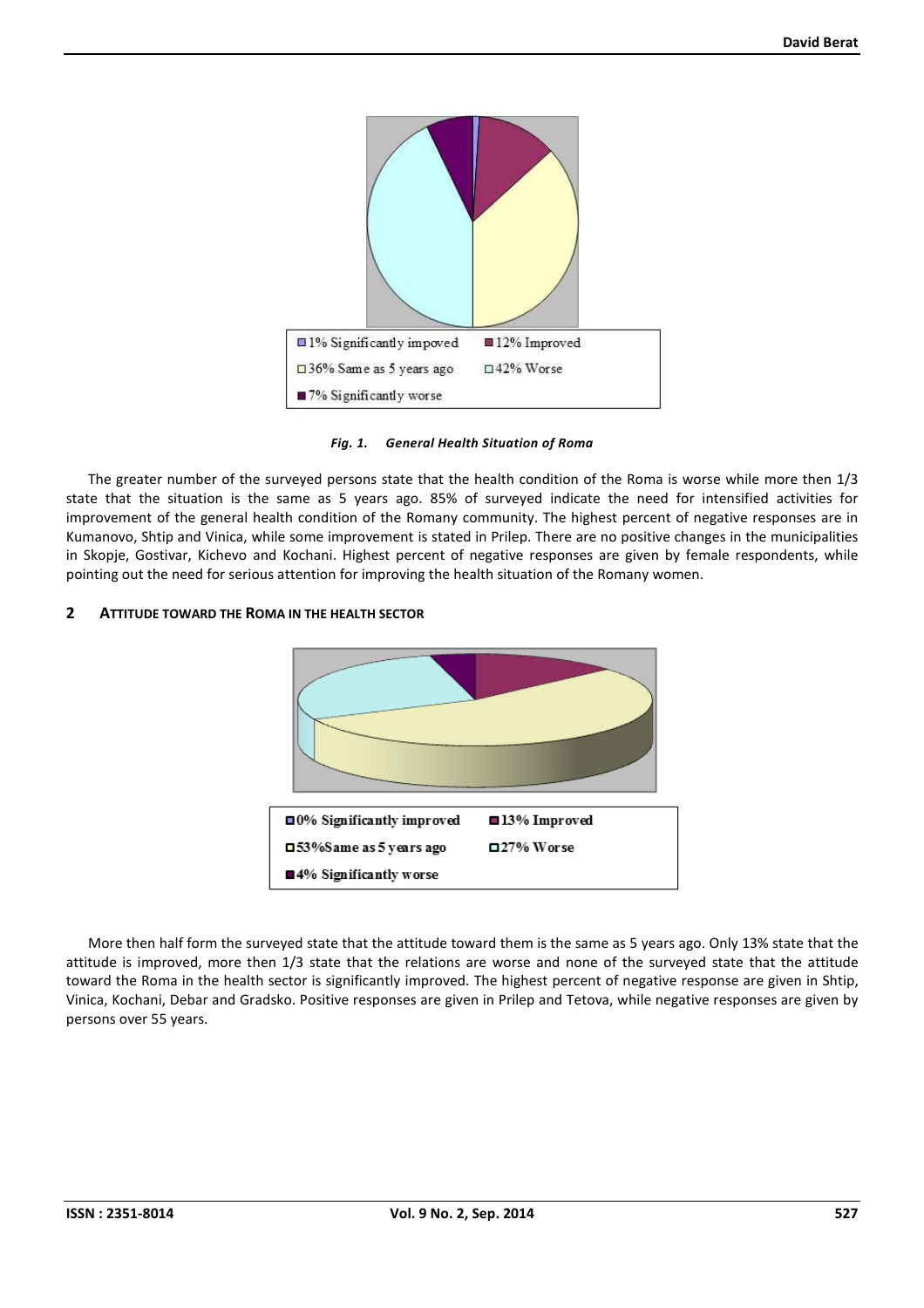**3 STATISTIC IN THE HEALTH INSURANCE AND EMPLOYMENT IN THE HEALTH SECTOR**



*Fig. 2. Health insurance situation of the Roma* 



*Fig. 3. Employed Roma in the health sector* 

Almost half of the surveyed state that the situation with the Roma health insurance is the same, while 1/4 state that the situation is worse. With these results I conclude that recent activities in health are ineffective and need to be improved. Highest percent of negative responses are shown in Bitola, Pehchevo and Debar, while the lowest are in Tetovo. The most positive responses are in Kumanovo and Vinica, and the least in Gjorche Petrov. People over 60 years state that the situation with the health insurance is worse. Only 4% of the surveyed state that the situation is improved with the Roma employed in the health sector, more then half state that the situation is the same, while 1/3 state that the situation is worse. Highest percent of negative response are given in Prilep and Kumanovo, and the lowest in Kichevo and Gostivar. The most positive responses are in Tetovo and Chair. People over 60 have the most negative response.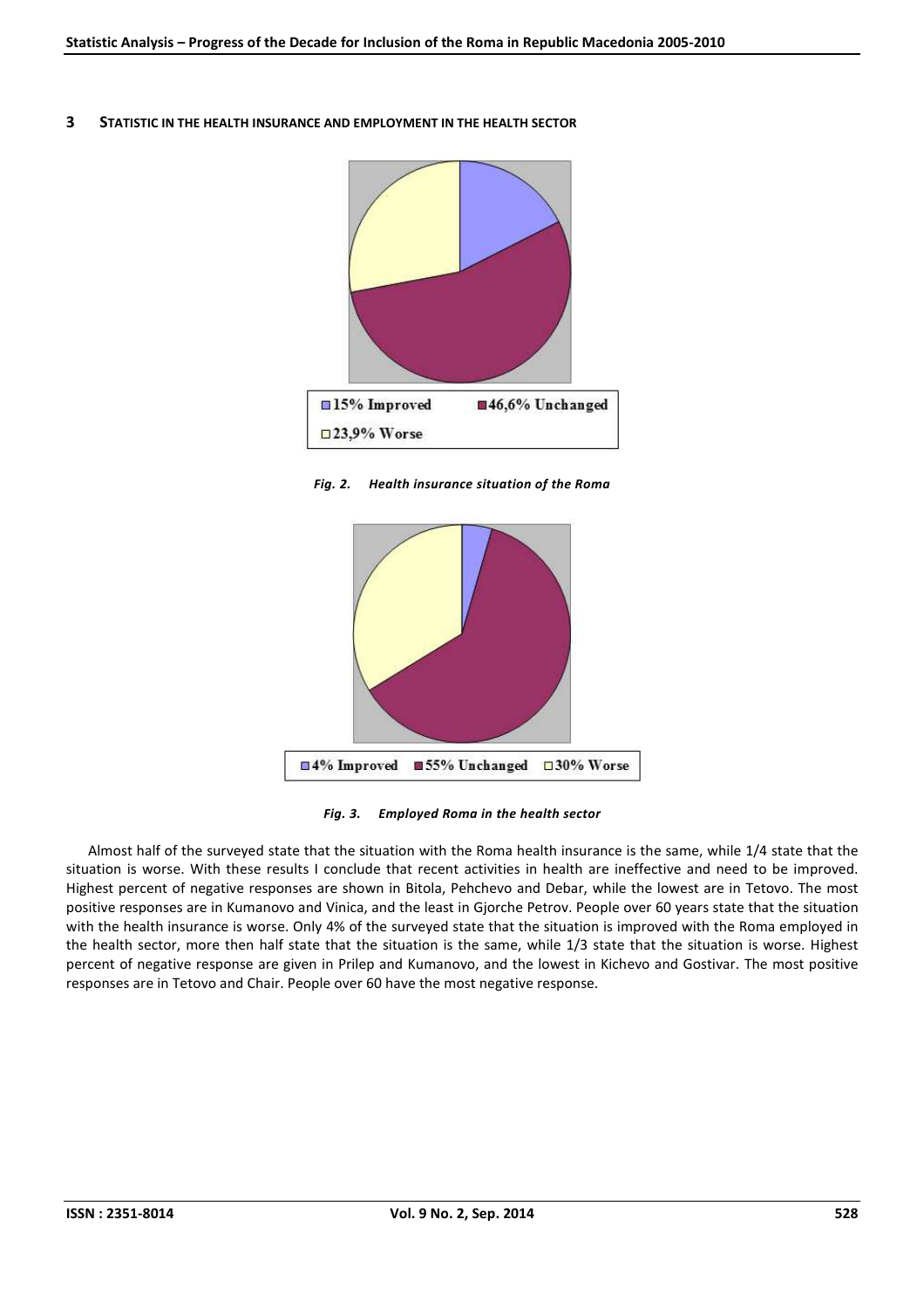

**4 SITUATION WITH THE HOUSING OF THE ROMA**



*Fig. 4. Property documentation issues of the Roma* 



*Fig. 5. Attitude toward the Roma neighbours in non-Roma neighborhoods*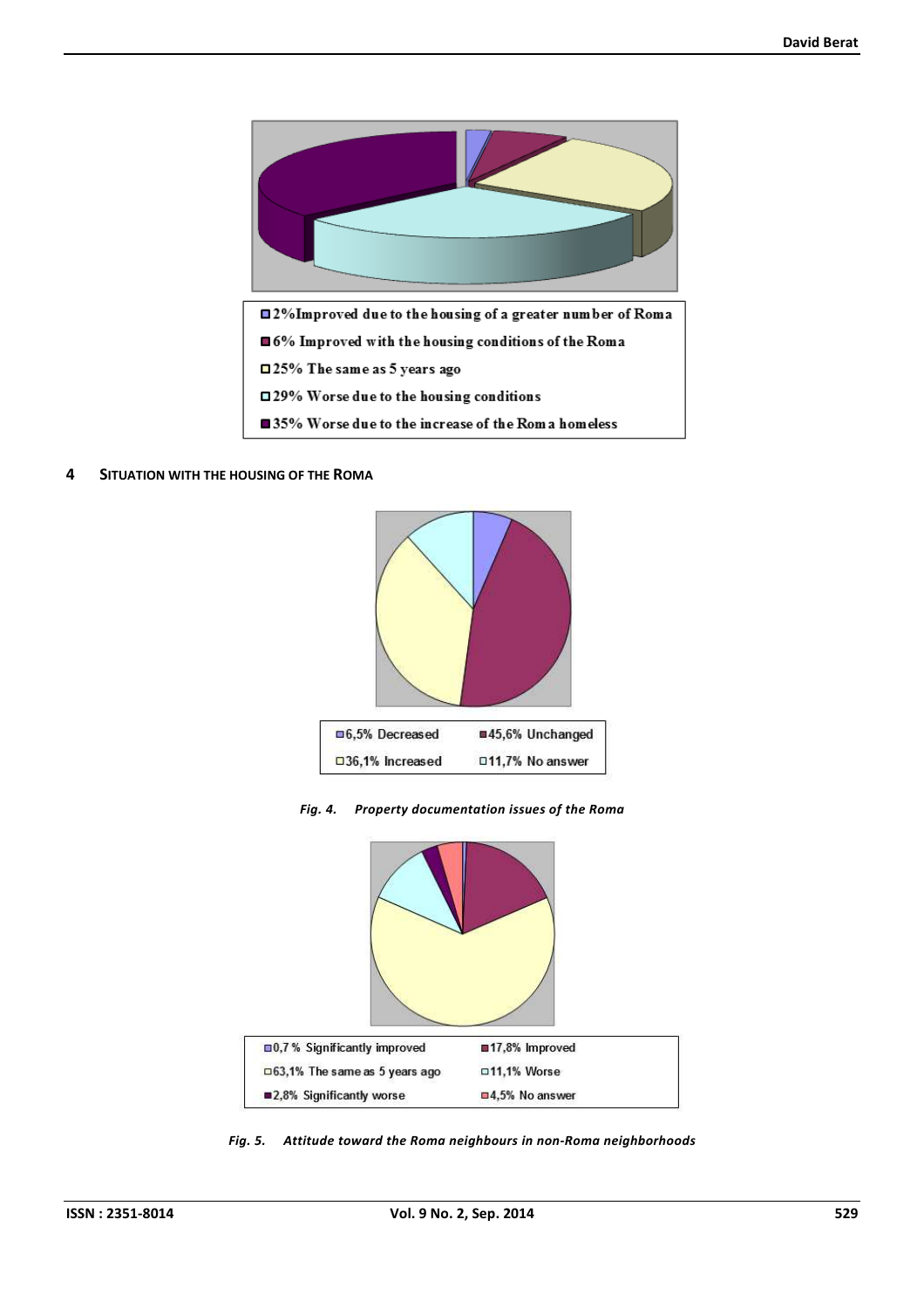Almost 2/3 from the surveyed state that the situation with the Roma housing is worse from which 35% state due to the increase of the Roma homeless people and 29% state due to the worse housing conditions. Only 8% from the surveyed state that the situation is improved, most of them are from Kumanovo. Not a single positive answer is given in Prilep, Gjorche Petrov and Kichevo. In Gostivar, 70% from the surveyed state that the housing situation with the Roma is the same as five years ago. The surveyed over 50 years old state that the situation is worse and they highlight the risk of becoming homeless. Not a singe surveyed at the age of 26-30, 41-45 and over 55 did not answer that there is improvement of the housing situation with the Roma.

Almost half of the surveyed that the issues with the property documentation of the Roma are the same as five years ago, 6,5% state that these issues are decreased, while more then 1/3 state that the issues are increased. Positive answers about these issues are given in Shuto Orizari, Gostivar, Shtip, Kochani, Debar and Gradsko.

2/3 from the surveyed state that the attitude toward the non Roma and Roma as their neighbours is not changed in the last 5 years. Improvement with the neighbours relations are shown in Kumanovo and Tetovo. The rarest positive answers are given by surveyed at the age of 51-55 and over 60.

# **5 INCLUSION OF THE ROMA IN THE EDUCATIONAL SYSTEM**



*Fig. 6. Inclusion of the Roma in Preschool education* 



*Fig. 7. Inclusion of the Roma in Elementary and Highschool education* 

78% from the surveyed state that the inclusion of the Roma in the preschool education is increased while only 2 % state that the inclusion is decreased. Positive response are given in Delchevo, Prilep, Kumanovo, Shtip, Kichevo, Pehchevo.

88,5% from the surveyed state that the inclusion of the Roma in the elementary and high school education is increased, while only 7% state that the situation is unchanged and 1% state that the inclusion is decreased. Positive responses are given in Skopje, Prilep, Kumanovo, Shtip and Pehchevo.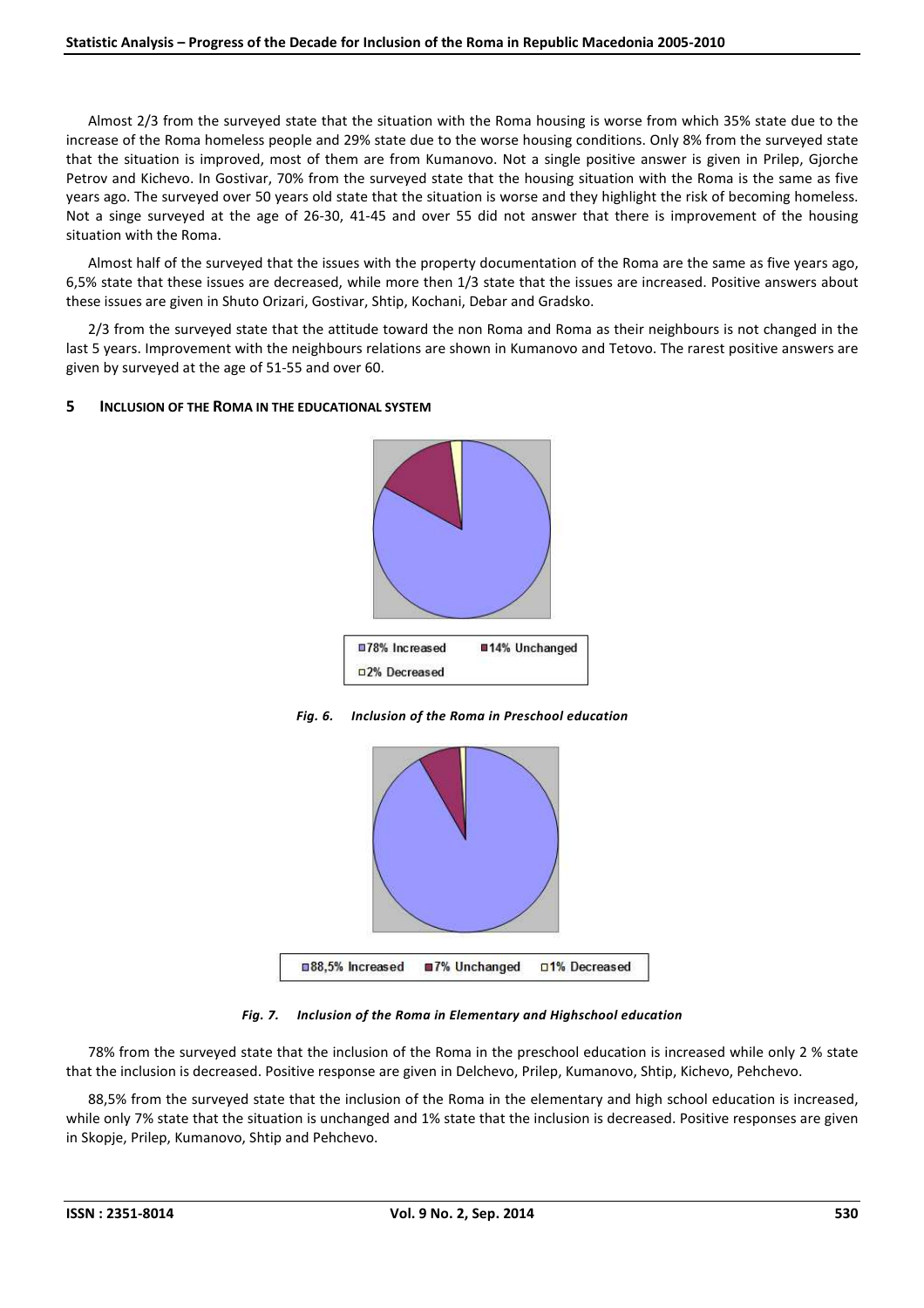

*Fig. 8. Inclusion of the Roma in the University education* 



*Fig. 9. Attitude of non Roma toward Roma in the education system* 

Data show that significantly progress is achieved in the last 5 years in the aspect of the inclusion of the Roma in preschool, elementary, high school and university education. 74% of the surveyed state that the inclusion of the Roma in higher education (university) is increased and only 1% state that the inclusion is decreased.

Even do, the inclusion of the Roma in the educational system is significantly increased, more than half of the surveyed state that the attitude toward the Roma from non Roma in the education system is the same as 5 years ago. The highest percentages of negative response are given in Shuto Orizari, Chair, Vinica, Debar and Pehchevo. The highest percentages for improvement in the attitude of non Roma toward Roma are given by surveyed from 14-18 years old.

## **6 CONCLUSION**

The results from the survey show that the most negative responces are given by persons over 55 years and a lot of them are given by female respondents. Only 69 persons (13%) from the total of 538 surveyed people state that the attitude toward the Roma in the health sector is impoved. 21 persons (4%) state that the situation is improved with the Roma employed in the health sector. In the housing situation with the Roma only 43 persons (8%) state that the situation is improved and most of them are in the city Kumanovo.

The only positive responces are given in the field of education. 419 persons (78%) from the surveyed state that the inclusion of the Roma in the preschool education is increased and positive responces are given in Delchevo, Prilep, Kichevo, Kumanovo, Shtip and Pehchevo. 476 persons (88,5%) state that the the inclusion of the Roma in the elementary and high school education is increased and positive responces are given in the capital city Skopje, Prilep, Kumanovo, Shtip and Pehchevo. Data show that 398 persons (74%) state that the inclusion of the Roma in higher education system – university education is increased and only 1% (5 persons) state that this inclusion is decreased.